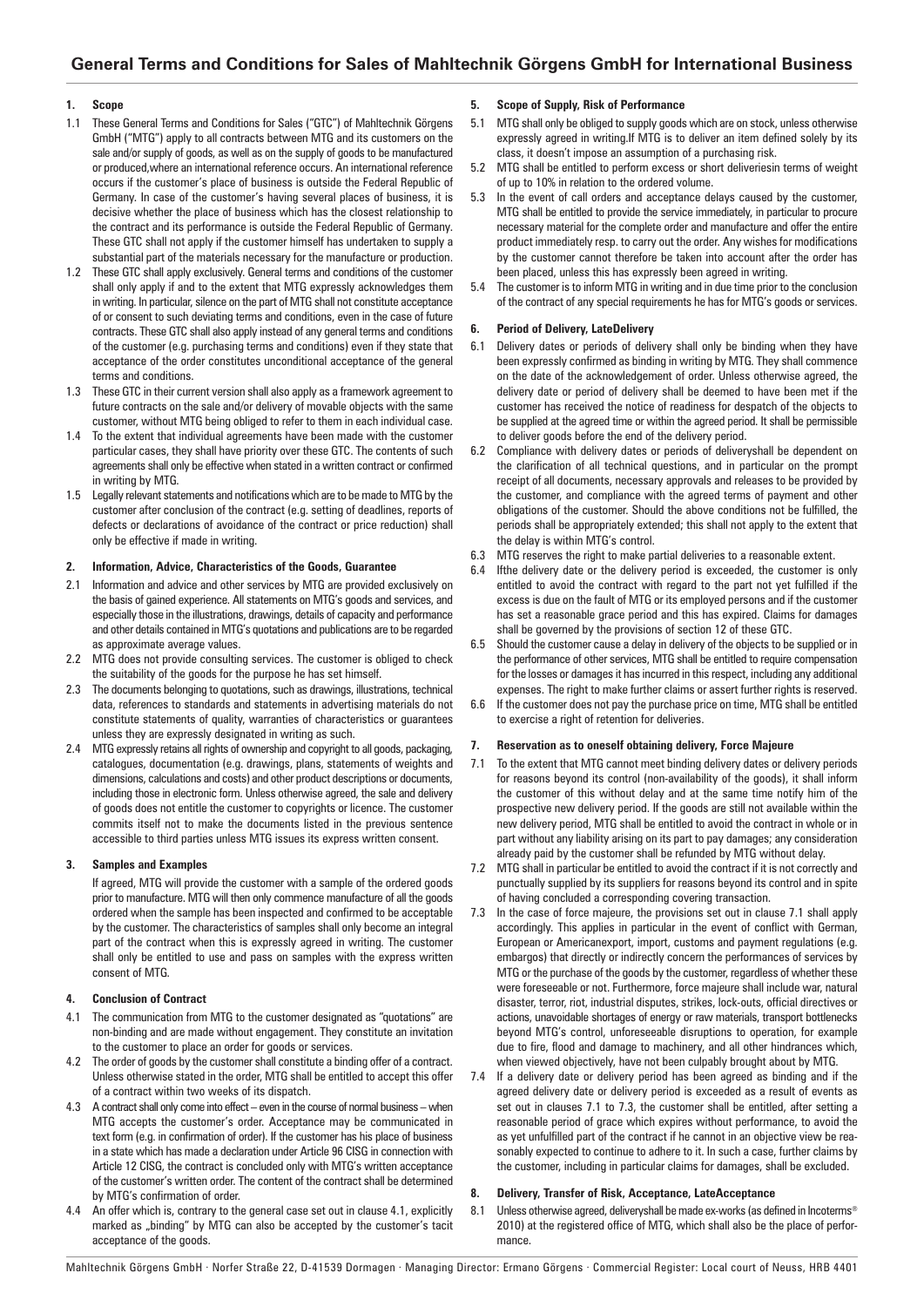- 8.2 If agreed separately between MTG and the customer, the goods will be consigned to a different destination (contract of sale involving carriage of the goods) on customer's expense. Unless otherwise agreed, MTG shall in this case be entitled to determine the method of carriage (in particular the carrier, transport route and packaging) itself.
- 8.3 In case of contract of sale involving carriage of the goods, the dispatch shall be insured by MTGagainst theft, breakage, transport, fire, water and other damages only at customer's express request and at his expense.
- 8.4 The risks of accidental destruction and accidental deterioration of the goods shall be transferred to the customeron the day of notification of readiness, at the latest, however,on handover to the customer or to a person or organisation appointed by the customer for acceptance at the registered office of MTG. This applies in particular if partial deliveries are made or if MTG has taken over additional performances (e.g. transport costs).In the case of contract of sale involving carriage of the goods, however, the risks of accidental destruction and accidental deterioration of the goods and the risk of delay shall be already transferred on handover of the goods to the forwarding agent, carrier or other person or organization appointed to effect the carriage.
- 8.5 The customer is obliged to accept the goods in accordance with the provisions of the CISG.
- 8.6 If the customer does not comply with his acceptance obligations or does not comply on time, MTG shall be entitled to avoid the contract in accordance with Articles 61 et sqq. CISG. In this connection, in particular, but not exclusively, the following cases constitute a fundamental breach of contract within the meaning of Article 64 para. 1 lit. a CISG:
	- The customer does not accept the goods.
	- The customer does not fulfill his obligations at transportation, customs clearance and further inquiries.
	- The customer does not cooperate with contractually scheduled inspections and protocol creations or violates reporting obligations in this regard.
	- The customer does not comply with his other duties of cooperation.especially as a condition of the due date of the purchase price or a rate.
- 8.7 Irrespective thereof, MTG is entitled to claim damages according to Articles 61 et sqq. CISG if the customer does not comply with his acceptance obligations or does not comply on time. In case of late compliance with the acceptance obligations,there will be charged as lump sum compensation in the amount of 0.25% of the agreed net invoice amount per calendar week or part thereof, commencing on the delivery date or – in the absence of a delivery date – on notification of the readiness for dispatch of the goods. This shall not prejudice the demonstration of any greater damages and pursuit of further claims by MTG (including in particular reimbursement of additional expenses, appropriate compensation and termination of the contract); the lump sum shall however be set off against any further monetary claims. The customer shall be permitted to demonstrate that MTG has incurred no losses or damages or significantly lower losses or damages than the above lump sum.
- 8.8 If it has been agreed between the parties that acceptance in the sense of approval of the goods as according to the contract shall be conducted (in particular, as a condition of the due date of the purchase price or a rate of the purchase price), default of acceptance shall be deemed equal to the acceptance. Where the parties have agreed upon an acceptance in the sense of this clause, the delivery is considered accepted if
	- the delivery is completed.
	- MTG has informed the customer of this fact with reference to the assumed acceptance pursuant to this clause and has requested acceptance.
	- ten business days have passed since the delivery or the customer has started to use the goods and in this case five business days have elapsed since delivery.
	- the customer has failed to accept within this period for any reason other than a significant defect notified to MTG which makes the use of the goods impossible or substantially affects it.
- 8.9 The customer is obliged to comply with the European Trade Policy and with the restrictions of the Dual-Use Export, available at http://ec.europa.eu/trade/ import-and-export-rules/export-from-eu/dual-use-controls/index\_en.htm. The direct or indirect resell of the products in the countries which are under export restrictions is strictly forbidden. In case of resell, the customer is obliged to certify to MTG the final destination of the goods in written form prior to resell pursuant to the valid export regulations.
- 8.10 The customer is obliged to comply with the relevant legal regulations regarding the anticorruption.

## **9. Prices, Terms of Payment, Defence of Insecurity**

- 9.1 Unless otherwise agreed, all prices are stated in euros, including packaging and excluding loading and freight ex works, plus the value added tax to be borne by the customer at the applicable statutory rate.
- 9.2 The prices are to be calculated in accordance with MTG's offer prices as on the day of delivery or notification of readiness, unless otherwise agreed and if the delivery is made later than four months after the conclusion of the contract.
- In case of contract of sale involving carriage of the goods (clause 8.2), the customer shall bear the transport costs ex-warehouse and the costs of any transport insurance desired by the customer. MTG does not take back transport

and all other packaging in accordance with the packaging regulation, the seller does not take back, they become the property of the customer, except pallets.

- 9.4 Services which are not part of the agreed scope of delivery shall be executed on the basis of the valid general price lists of MTG, unless otherwise agreed.
- 9.5 The purchase price is due immediately upon conclusion of the contract, unless otherwise agreed. The timeliness of payment shall be determined by the time of receipt of the payment in MTG's account.Cheques payments are not accepted.
- 9.6 The payments are to be made directly by the customer. Payments from third parties are not accepted.
- 9.7 In case of payment delay, MTG is entitled to charge interest at 9 percentage points p.a. above the main refinancing rate of the European Central Bank (ECB) or to claim compensation for any higher damage caused by the delay in payment.
- 9.8 In the event of late or missed purchase price payment, MTG is entitled to avoid the contract in accordance with Articles 61 et sqq. CISG. The payment of less than 90% of the purchase price at the original due date shall be deemed a fundamental breach of contract within the meaning of Article 64 para. 1 lit. a CISG.
- 9.9 The customer shall only have a right of setting-off or retention with respect to claims that are undisputed or recognized by declaratory judgement. This shall not prejudice clause 11.5 in the case of defects in the supply.
- 9.10 Should it become apparent after conclusion of the contract that MTG's entitlement to the purchase price is at risk from inability of the customer to pay (e.g. as a result of an application to institute insolvency proceedings), MTG shall be entitled to suspend performance and avoid the contract in accordance with Articles 71, 72 CISG.

#### **10. Retention of Title**

- 10.1 All goods supplied by MTG shall remain the property of MTG ("goods subject to retention of title") until all present and future sums owing to MTG as a result of the purchase contract and a continuing business relationship are paid in full.
- 10.2 The customer is to insure the goods subject to retention of title sufficiently, in particular against fire and theft. Claims on the insurance policy resulting from damage to the goods subject to retention of title are herewith already assigned to MTG in the amount of the value of the goods subject to retention of title.
- 10.3 The customer may neither pledge the goods subject to retention of title to third parties nor assign them as security until all the sums owing as stated in clause 10.1 have been paid in full. The customer is to notify MTG in writing without delay if and to the extent that the goods subject to retention of title are seized by third parties.
- 10.4 On conduct of the customer in contravention to the contract, and in particular non-payment of the purchase price due, MTG shall be entitled to avoid the contract in accordance with the provisions of the CISG or this GTC and/or require the surrender of the goods on grounds of the retention of title. The demand for surrender shall not automatically constitute a declaration of avoidance; MTG shall rather be entitled merely to require surrender of the goods and reserve the right to avoid the contract. Should the customer fail to pay the purchase price due, MTG may only exercise these rights when it has previously set the customer a reasonable period for payment without result, or when the setting of such a period is dispensable under the provisions of the CISG or these GTC.
- 10.5 The customer shall be entitled to resell and/or to process the goods subject to retention of title in the normal course of business. In such a case, the following provisions shall additionally apply.
- 10.6 The retention of title shall also extend to the full value of the goods created by processing, mixing or joining MTG's goods, with MTG deemed to be the manufacturer. Should, on processing, mixing or joining the goods with goods from third parties, the ownership rights of those third parties persist, MTG shall acquire co-ownership in proportion to the invoice values of the processed, mixed or joined goods. For the rest, the same shall apply to the goods created as to the goods delivered subject to retention of title.
- 10.7 The customer hereby assigns his receivables from third parties resulting from the resale of the goods or the goods created therefrom in full or in the amount of MTG's co-ownership share as applicable in accordance with the previous paragraph to MTG as security. MTG accepts the assignment. The obligations of the customer set out in clause 10.3 shall also apply with regard to the assigned receivables.
- 10.8 The customer, together with MTG, shall be entitled to collect the receivables from the resale. MTG undertakes not to collect the receivables as long as the customer fulfils his payment obligations to MTG, is not in default with payments, no application for institution of insolvency proceedings has been made and there is no other deficiency in his ability to pay. If this should however be the case, MTG may require the customer to notify MTG of the assigned receivables and the relevant debtors, to provide all the information necessary for collection, hand over the corresponding documents and notify the debtors (third parties) of the assignment.
- 10.9 Should the realizable value of the securities exceed MTG's receivables by more than 10%, MTG shall release securities of its choice on request by the customer.

Mahltechnik Görgens GmbH · Norfer Straße 22, D-41539 Dormagen · Managing Director: Ermano Görgens · Commercial Register: Local court of Neuss, HRB 4401